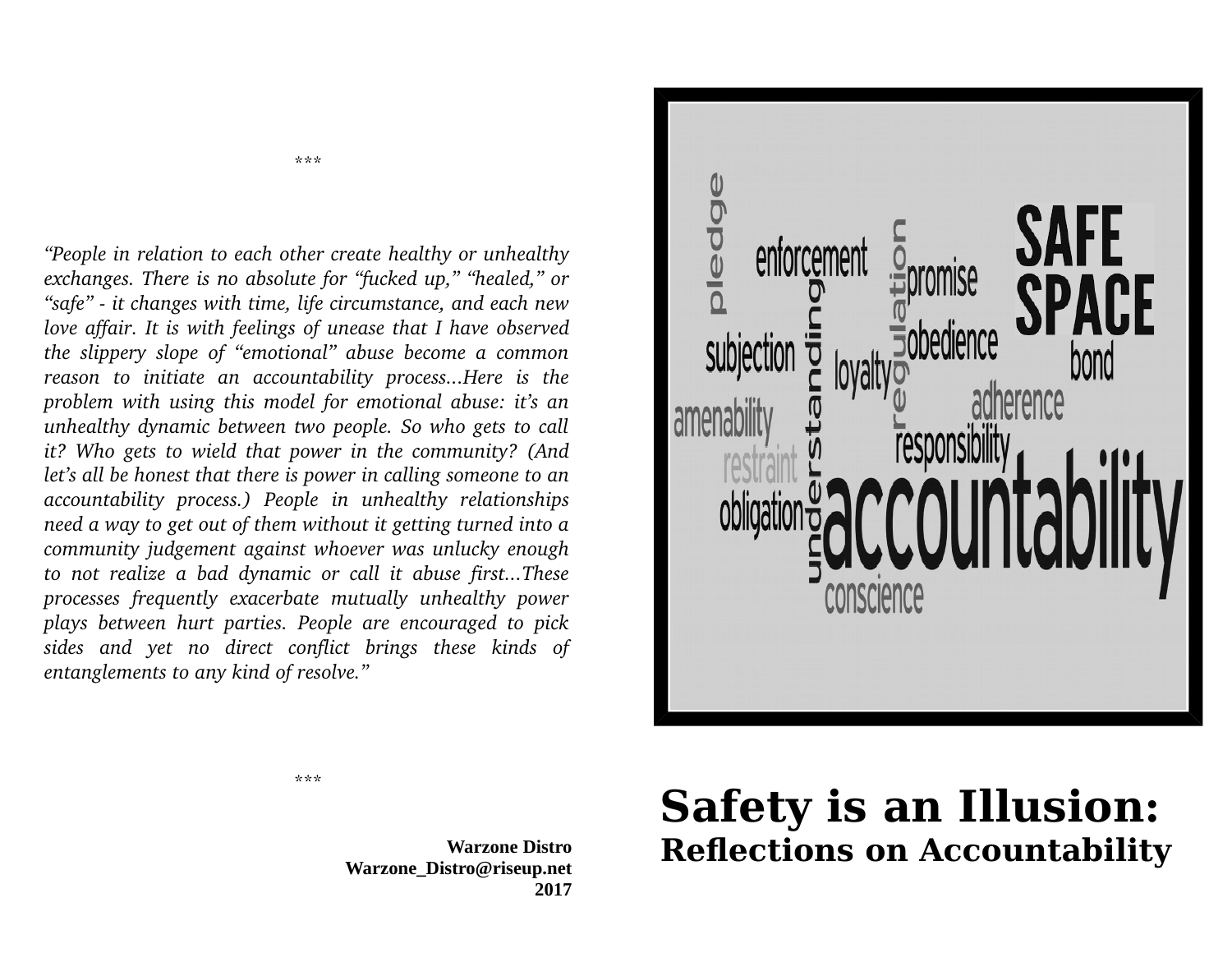*This piece was originally published with a collection of others* in "Dangerous Spaces: Violent Resistance, Self-Defense, and *Insurrectional Struggle Against Gender"*

 $\mathcal{L}_\text{max} = \frac{1}{2} \sum_{i=1}^n \mathcal{L}_\text{max}(\mathbf{z}_i - \mathbf{z}_i)$ 

I was asked by a dear friend to write this piece about accountability within radical communities - offer some insight in light of the years we've spent fighting against rape culture. Except I don't believe in accountability anymore. It should be noted that my anger and hopelessness about the current model is proportional to how invested I've been in the past. Accountability feels like a bitter ex-lover to me and I don't have any of those... the past 10 years I really tried to make the relationship work but you know what?

There is no such thing as accountability within radical communities because there is no such thing as community - not when it comes to sexual assault and abuse. Take an honest survey sometime and you will find that we don't agree. There is no consensus. Community in this context is a mythical, frequently invoked and much misused term. I don't want to be invested in it anymore.

I think it's time to abandon these false linguistic games we play and go back to the old model. I miss the days when it was considered reasonable to simply kick the living shit out of people and put them on the next train out of town - at least that exchange was clear and honest. I have spent too much time with both survivors and perpetrators drowning in a deluge of words that didn't lead to healing or even fucking catharsis.

I am sick of the language of accountability being used to create mutually exclusive categories of "fucked up" and "wronged." I find the language of "survivor" and "perp" offensive because it does not lay bare all the ways in which abuse is a dynamic between parties. (Though I will use those terms here because it's the common tender we have.)

Anarchists are not immune to dynamics of abuse - that much we can all agree on - but I have come to realize more and more that we cannot keep each other safe. Teaching models of mutual working consent is a good start, but it will never be enough: socialization of gender, monogamy the lies of exclusivity and the appeal of "love" as propriety are too strong. People seek out these levels of intensity when the love affair is new, when that obsessive intimacy feels good and then don't know how to negotiate soured affection.

I am sick of triangulating.

I am sick of hiding power exchange.

I am sick of hope.

I have been raped.

I have been an unfair manipulator of power in some of my intimate relationships.

I have had sexual exchanges that were a learning curve for better consent.

I have the potential in me to be both survivor and perp, abused and abuser, as we all do.

These essentialist categories don't serve us. People rape, very few people are rapists in every sexual exchange. People abuse one another: this abuse is often mutual and cyclical; cycles are hard but not impossible to amend. These behaviors change contextually. Therefore there is no such thing as safe space.

I want us to be honest about being at war - with ourselves, with our lovers and with our "radical" community - because we are at war with the world at large and those tendrils of domination exist within us and they affect so much of what we touch, who we love, and those we hurt.

But we are not only the pain we cause others or the violence inflicted upon us.

We need more direct communication and when that doesn't help we need direct engagement in all its horrible messy glory. As long as we make ourselves vulnerable to others we will never be safe in the total sense of the word.

There is only affinity and trust kept. There is only trust broken and confrontation. The war isn't going to end anytime soon Let's be better at being in conflict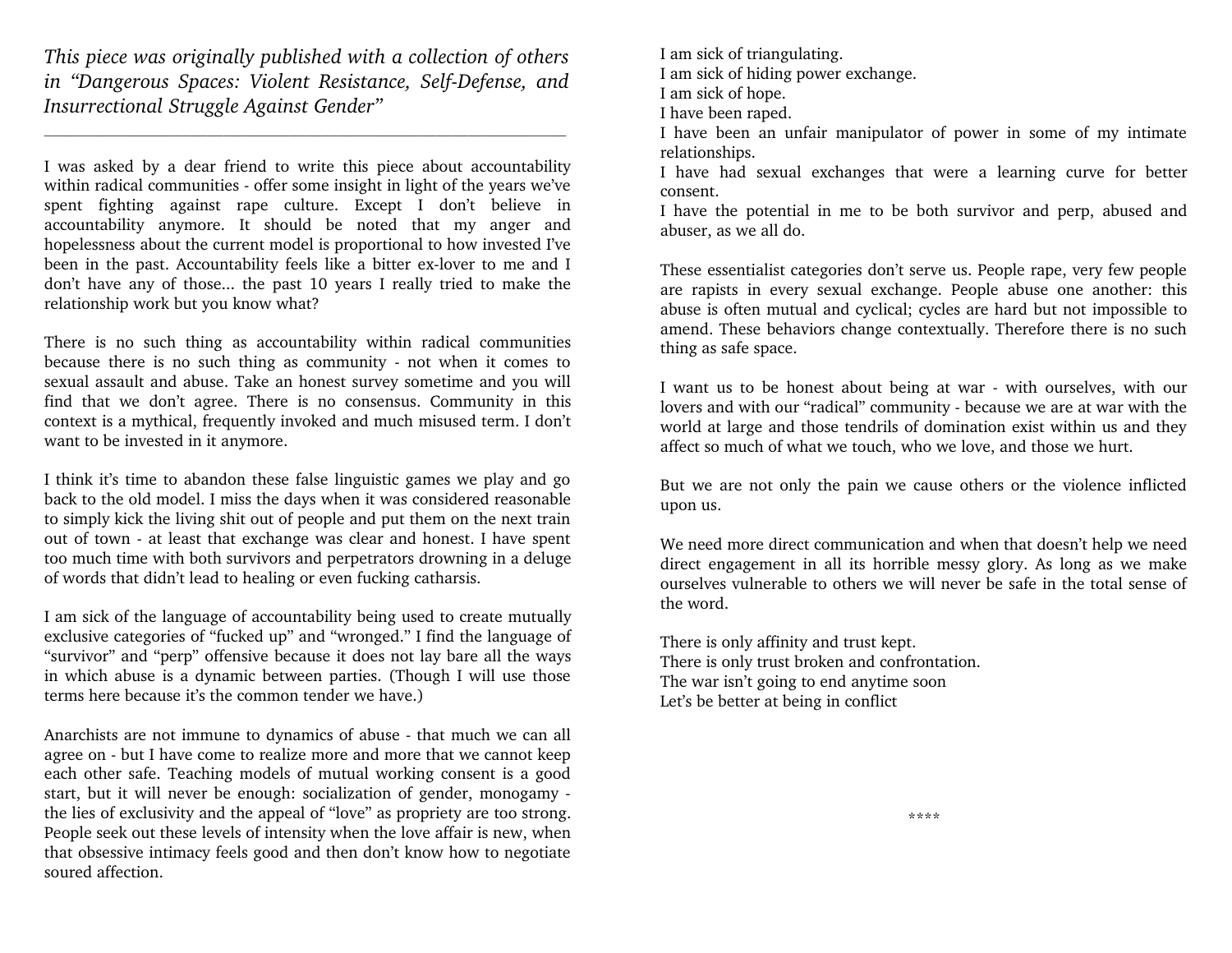comes from trust, and trust is personal. It can't be mediated or rubber stamped at a community level. My "safe" lover might be your secret abuser and my caustic codependent ex might be your healthy, tried and true confidant. Rape culture is not easily undone, but it is contextual. People in relation to each other create healthy or unhealthy exchanges. There is no absolute for "fucked up," "healed," or "safe" it changes with time, life circumstance, and each new love affair. It is with feelings of unease that I have observed the slippery slope of "emotional" abuse become a common reason to initiate an accountability process...

Here is the problem with using this model for emotional abuse: it's an unhealthy dynamic between two people. So who gets to call it? Who gets to wield that power in the community? (And let's all be honest that there is power in calling someone to an accountability process.) People in unhealthy relationships need a way to get out of them without it getting turned into a community judgement against whoever was unlucky enough to not realize a bad dynamic or call it abuse first.

These processes frequently exacerbate mutually unhealthy power plays between hurt parties. People are encouraged to pick sides and yet no direct conflict brings these kinds of entanglements to any kind of resolve. Using accountability models developed all those years ago to deal with serial rapists in the radical scene has not been much to help in getting people out of the sand pit of damaging and codependent relationships. Emotional abuse is a fucking vague and hard to define term. It means different things to every person.

If someone hurts you and you want to hurt them back, then do it but don't pretend it's about mutual healing. Call power exchange for what it is. It's OK to want power back and it's OK to take it, but never do anything to someone else that you couldn't stomach having someone do to you if the tables were turned. Those inclined to use physical brutality to gain power need to be taught a lesson in a language they will understand: the language of physical violence. Those mired in unhealthy relationships need help examining a mutual dynamic and getting out of it, not assigning blame. No one can decide who deserves compassion and who doesn't except the people directly involved.

There is no way to destroy rape culture through non-violent communication because there is no way to destroy rape culture without destroying society. In the meantime let's stop expecting the best or the worst from people.

I am sick of accountability and its lack of transparency.

That's the thing about patriarchy: it's fucking pervasive; and that's the thing about being an anarchist or trying to live free, fierce, and without apology: none of it keeps you safe from violence. There is no space we can create in a world as damaged as the one we live in which is absent from violence. That we even think it is possible says more about our privilege than anything else. Our only autonomy lies in how we negotiate and use power and violence ourselves.

I really want to emphasize: there is no such thing as safe space under patriarchy or capitalism in light of all the sexist, hetero-normative, racist, classist (etc) domination that we live under. The more we try and pretend safety can exist at a community level, the more disappointed and betrayed our friends and lovers will be when they experience violence and do not get supported. Right now we've been talking a good game but the results are not adding up.

There are a lot of problems with the current model: the very different experiences of sexual assault and relationship abuse get lumped together. Accountability processes encourage triangulation instead of direct communication, and because conflict is not pushed, most honest communication is avoided. Direct confrontation is good! Avoiding it doesn't allow for new understandings, cathartic release, or the eventual forgiveness that person-to-person exchanges can lead to.

We have set up a model where all parties are encouraged to simply negotiate how they never have to see each other again or share space. Some impossible demands/promises are meted out and in the name of confidentiality, lines are drawn in the sand on the basis of generalities. Deal with your shit but you can't talk about the specifics of what went down and you can't talk to each other. The current model actually creates more silence: only a specialized few are offered information about what happened but everyone is still expected to pass judgment. There is little transparency in these processes.

In an understandable attempt to not trigger or cause more pain we talk ourselves in increasingly abstracted circles while a moment or dynamic between two people gets crystallized and doesn't change or progress. "Perps" become the sum total of their worst moments. "Survivors" craft an identity around experiences of violence that frequently keeps them stuck in that emotional moment. The careful nonviolent communication of accountability doesn't lead to healing. I've seen these processes divide a lot of scenes but I haven't seen them help people get support, retake power, or feel safe again.